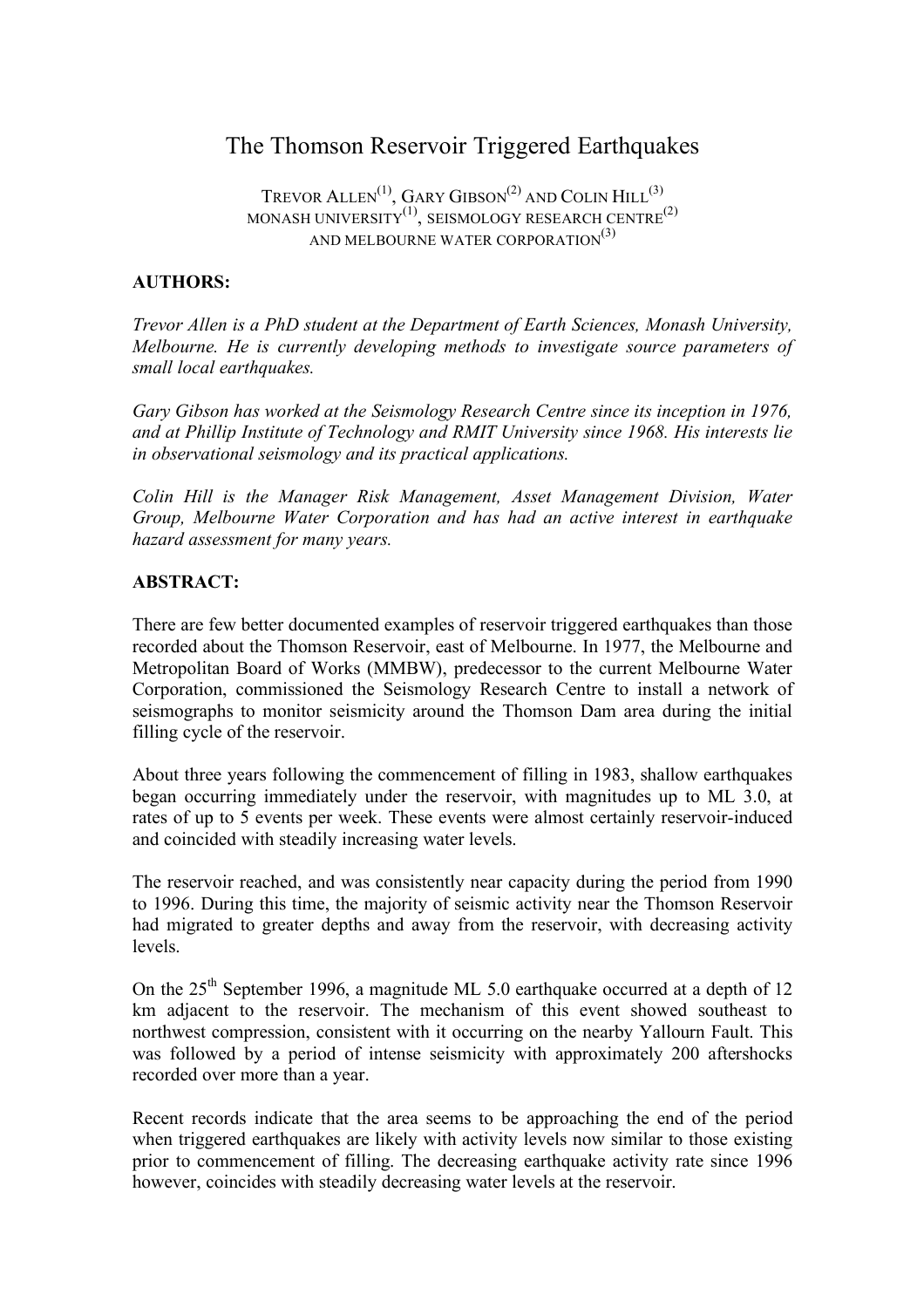## **1. RESERVOIR-TRIGGERED SEISMICITY**

Since Carder (1945) first reported on the apparent increase in seismicity at Lake Mead in the United States, the number of cited cases of reservoir-triggered earthquakes has steadily increased worldwide.

Reservoir-triggered earthquakes are triggered by several mechanisms: (1) elastic stress increase following the filling of the reservoir, (2) an increase in pore water pressure in saturated rocks due to the decrease in pore volume caused by compaction in response to the surface water load, and (3) an increase in pore fluid pressure due to diffusion of water (Bell and Nur, 1978; Gupta, 1992).

Given the deepest reservoirs only generate surface loads of approximately 2 MPa, it seems that direct activation from the water load is unlikely (Bell and Nur, 1978).

## **2. THE THOMSON RESERVOIR**

**Background:** The Thomson reservoir is located on the Thomson River, east of Melbourne, and north of the Latrobe Valley. The reservoir is bounded to the west by the Baw Baw Plateau and to the east by a narrow ridge separating the Thomson River from the parallel flowing Aberfeldy River (MMBW, 1975).

In 1973, the Victorian State Government in association with the MMBW announced the approval of the Third Stage in the Thomson River Development. Construction of the 165 m high embankment dam, one kilometre south of the Talbot Creek inlet commenced in 1976, and was completed by 1983. The dam now creates a reservoir extending 23 km upstream, with a capacity of approximately 1.1 million megalitres, and inundates approximately 2,200 hectares (MMBW, 1975).

**Geology:** The Thomson Reservoir region possesses two main formations of Paleozoic rocks – the Upper Devonian Baw Baw Granite, and a conformable folded sequence of Silurian and Lower Devonian sedimentary rocks which are intruded by the granite. The eastern margin of the granite lies west of and sub-parallel to the Thomson River and dips approximately 70° east under the reservoir (MMBW, 1975). The sedimentary rocks possess numerous folds with north to south striking axial planes, but tend to curve around the granite mass. Faults in the region are commonly associated with these axial fold plains (MMBW, 1975).

The dominant structural feature of the area is the Yallourn Fault which trends southwest to northeast, outcropping about 25 km southeast of the Thomson Dam. The fault dips northwest approximately 12 to 14 km under the reservoir and its fault scarp is readily apparent north of the Latrobe Valley, with cumulative vertical movement of hundreds of metres. In Australia, reverse faults often dip about 30° to 40° under the up-thrown block (Gibson and Wesson, 1979).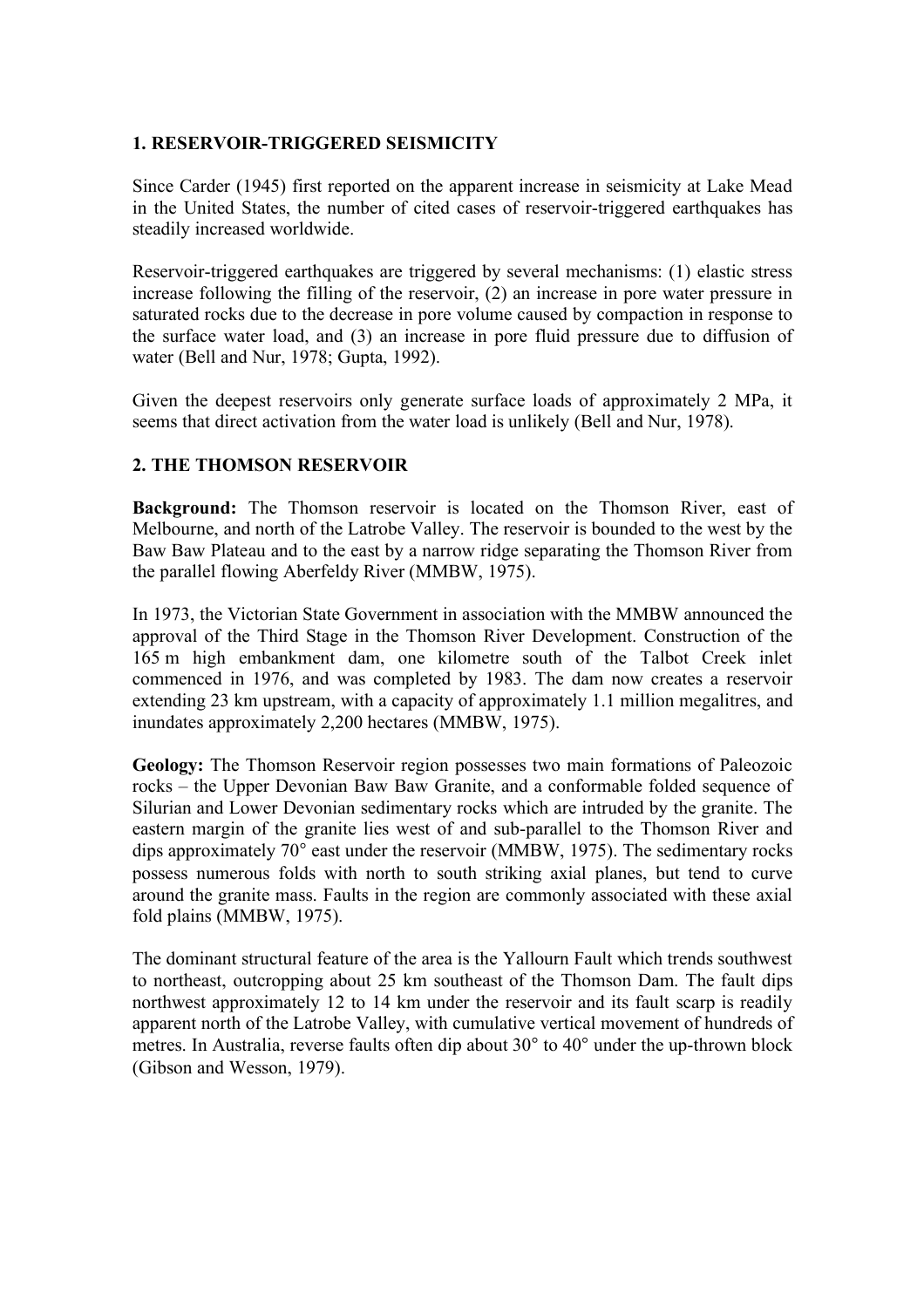#### **3. THOMSON RESERVOIR SEISMOGRAPH NETWORK**

In 1977, the MMBW commissioned the Seismology Research Centre (SRC) to install a network of seismographs to monitor the seismicity around the Thomson Dam area. The aim of the project was to locate the earthquake occurrences before, during, and after the initial filling of the reservoir. Other aims of the project were to: (1) study the spatial distribution of earthquakes, (2) determine earthquake magnitudes, (3) investigate reservoir-triggered seismicity, (4) obtain an indication of earthquake focal mechanisms, (5) monitor the response of the dam and outlet towers to vibratory motion from these earthquakes and (6) if possible, predict future patterns of earthquake occurrence (Gibson, 1976).

The initial installation of the Thomson Dam seismograph network consisted of five digital seismographs, installed between May 1977 and February 1978 (Gibson, 1978).

#### **4. HISTORY OF SEISMICITY**

The Thomson Reservoir and surrounding region is relatively seismically active by Australian standards. Figure 1 shows the entire catalogue of earthquake activity about the Thomson Reservoir since 1976. The seismicity in the region has been divided into several time periods to demonstrate the spatial and temporal migration of earthquake activity. Figure 2 shows the epicentral distribution of the earthquakes over the designated time periods.



**Fig. 1.** Total earthquake activity about the Thomson Reservoir since 1976 with respect to the reservoir.

**Pre 1976:** Few accurate earthquake locations in the area were known before reasonable seismograph coverage in Victoria commenced in 1960, although many reports of earthquakes being felt in the Walhalla, Erica and Moondarra areas were made prior to the advent of this network. In the period from 1891 to 1907, several strong ground motions were felt in the Walhalla-Moondarra areas. One event in 1901 is reported to have destroyed several buildings and was estimated to have a maximum epicentral intensity of 7 on the Modified Mercalli scale (Gibson, 1977). A long period of quiescence ensued during which there was no significant seismological reporting. No major earthquakes occurred in the area from 1960 to 1976, however the new seismographs operated by the Bureau of Mineral Resources and Australian National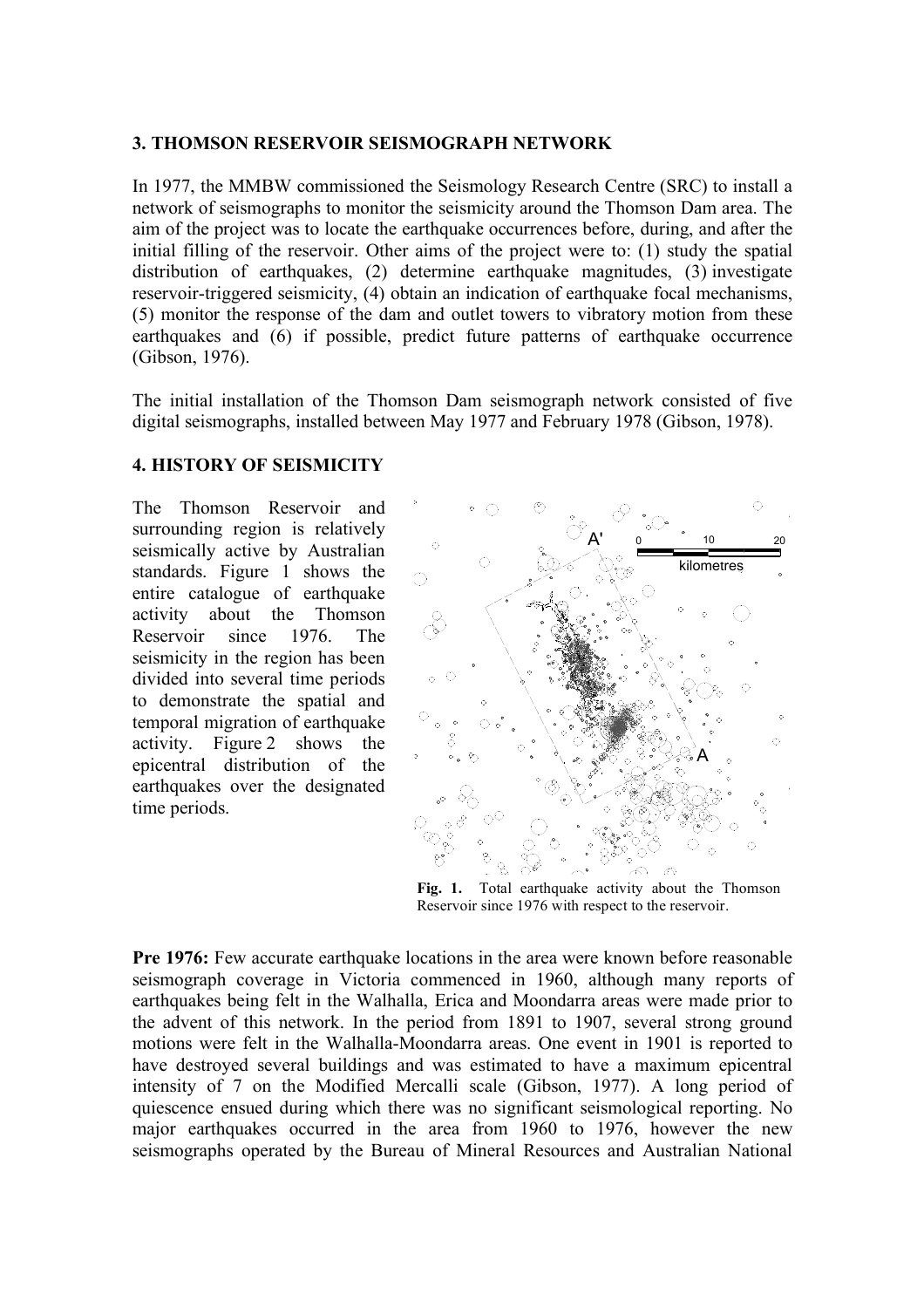

Fig. 2. Seismicity about the Thomson Reservoir since 1976. Circles indicate earthquake location with respect to the reservoir (diameter in mm is equivalent to local magnitude ML).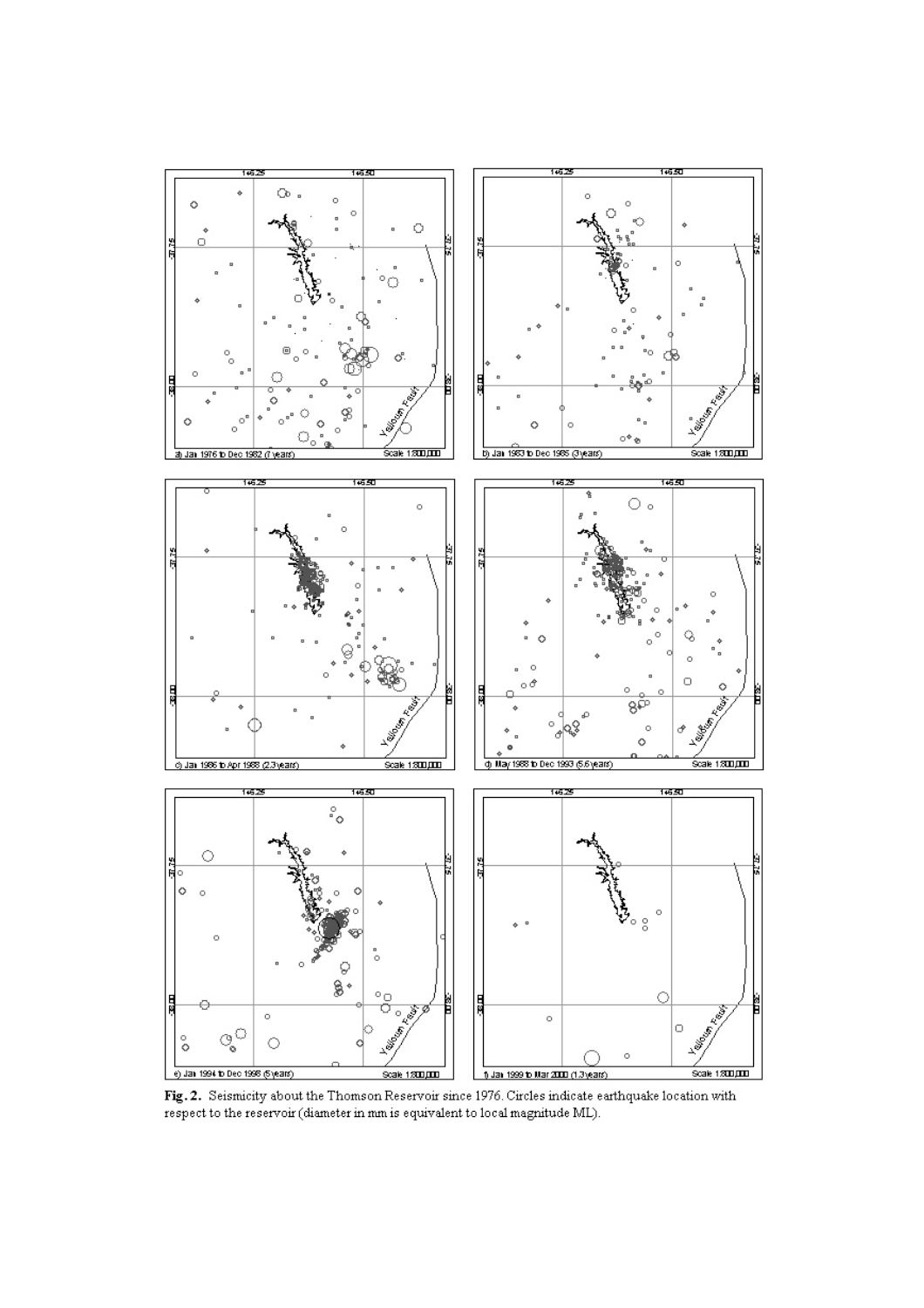University respectively, did permit the location of smaller events recorded instrumentally. Five earthquakes with Richter magnitudes of around 3.5 were documented during this period.

**January 1976 to December 1982:** (Figure 2a) Since the beginning of 1976, the SRC has operated and maintained a number of microearthquake seismographs throughout Victoria, permitting the location of even smaller events. In 1976, this allowed the location of three earthquakes with Richter magnitudes greater than 2 in the Moondarra area (Gibson, 1977). With the completion of the Thomson Reservoir network in 1978, it became clear that the Gippsland area possessed a higher level of background seismicity than average for Victoria (Gibson, 1978).

**January 1983 to December 1985:** (Figure 2b) In 1983, Stage Three of the Thomson River Development was complete, and filling of the reservoir commenced that year. In November of 1983, a swarm of 37 earthquakes occurred in a small volume about 6 km northwest of the Thomson Dam at a depth of about 11 km. They were all very small events, the largest magnitude being about ML 1.5. The occurrence of the swarm so soon after the commencement of filling suggests that there may be some relationship. However, the 11 km depth of these events is much greater than would normally be expected for reservoir-triggered seismicity caused by increased pore fluid pressure. Similarly, a modification of the regional stress field appears to be an unlikely mechanism given the large depth and the small magnitude of the events. In addition, the reservoir was only at 3 per cent of its capacity at that time (Gibson and Wesson, 1983). Hence it follows that the location of the swarm may just have been coincidental. Apart from the cluster, few events occurred in the three years subsequent to commencement of filling, although seismicity was marginally higher than that of pre-filling with an activity rate of a little over one event per week (Gibson and Wesson, 1986). The reservoir level at the end of this period had increased regularly to approximately 40 m below capacity.

**January 1986 to April 1988:** (Figure 2c) From 1986, shallow earthquakes within 3 km of the surface began occurring immediately under the reservoir, with magnitudes to ML 3, at rates of up to 5 events per week. These events were almost certainly reservoirtriggered, resulting from water diffusion increasing pore fluid pressure beneath the reservoir.

Earthquakes located within the rectangular polygon (see Figure 1) were employed to quantitatively examine earthquake focus migration with depth and are illustrated in cross-sections along the line A to A′ (Figure 3). Figure 3a shows earthquake migration with respect to depth for the period of January 1986 to April 1988.

**May 1988 to December 1993:** (Figure 2d) During the period from 1988 until December 1993, the seismicity near the Thomson Reservoir area migrated to greater depths, down to about 12 km, and away from the reservoir, with decreasing activity levels (Figure 3b). This behavior is typical of reservoirs in their first ten to twenty years, and can be explained by the increasing pore water pressure in the system migrating to greater depths at a relatively slow rate (depending on rock permeability), until arriving at a state of equilibrium.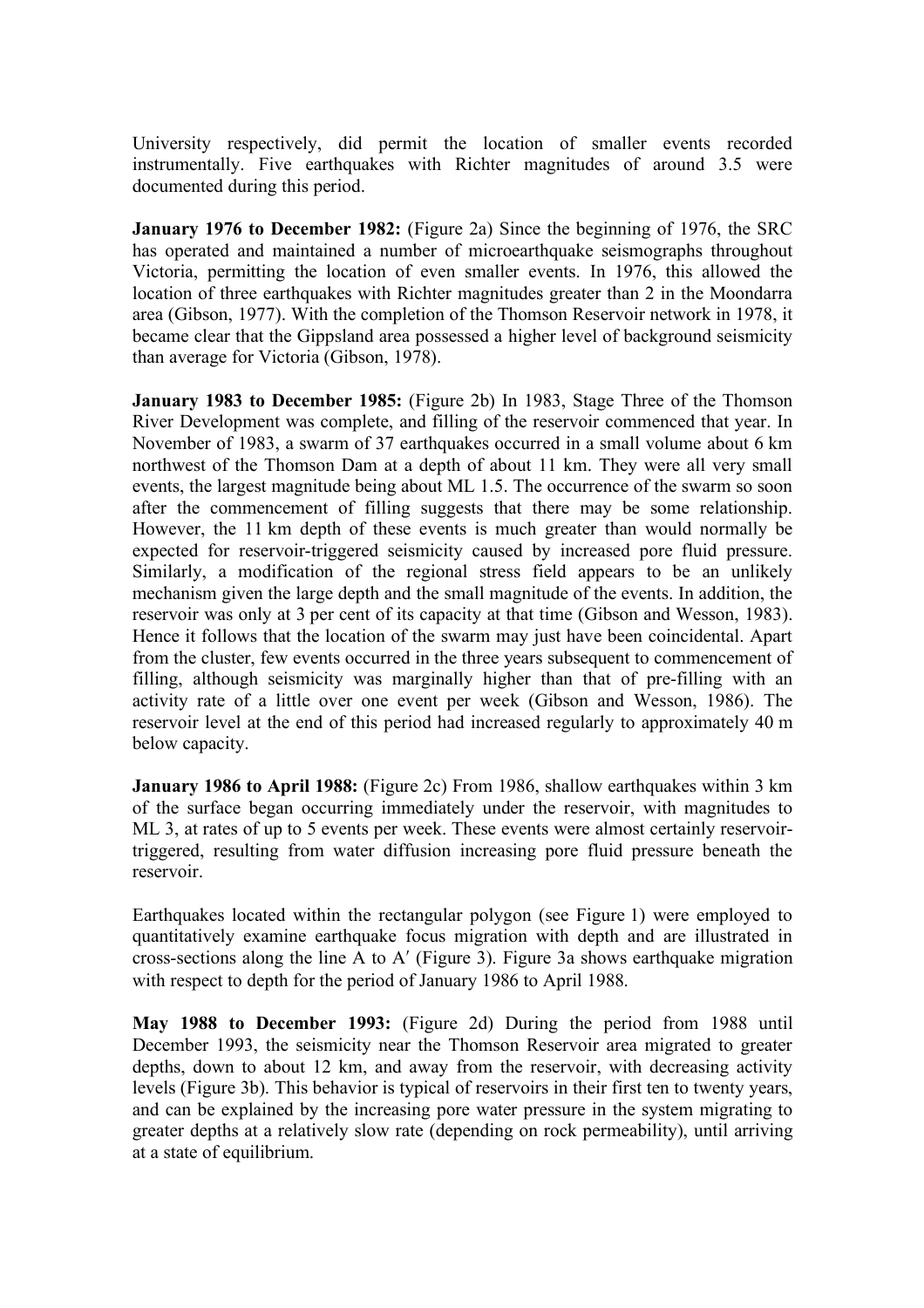

Fig. 3. Earthquake migration beneath the Thomson Reservoir with respect to time. The dam wall and reservoir level have been exaggerated.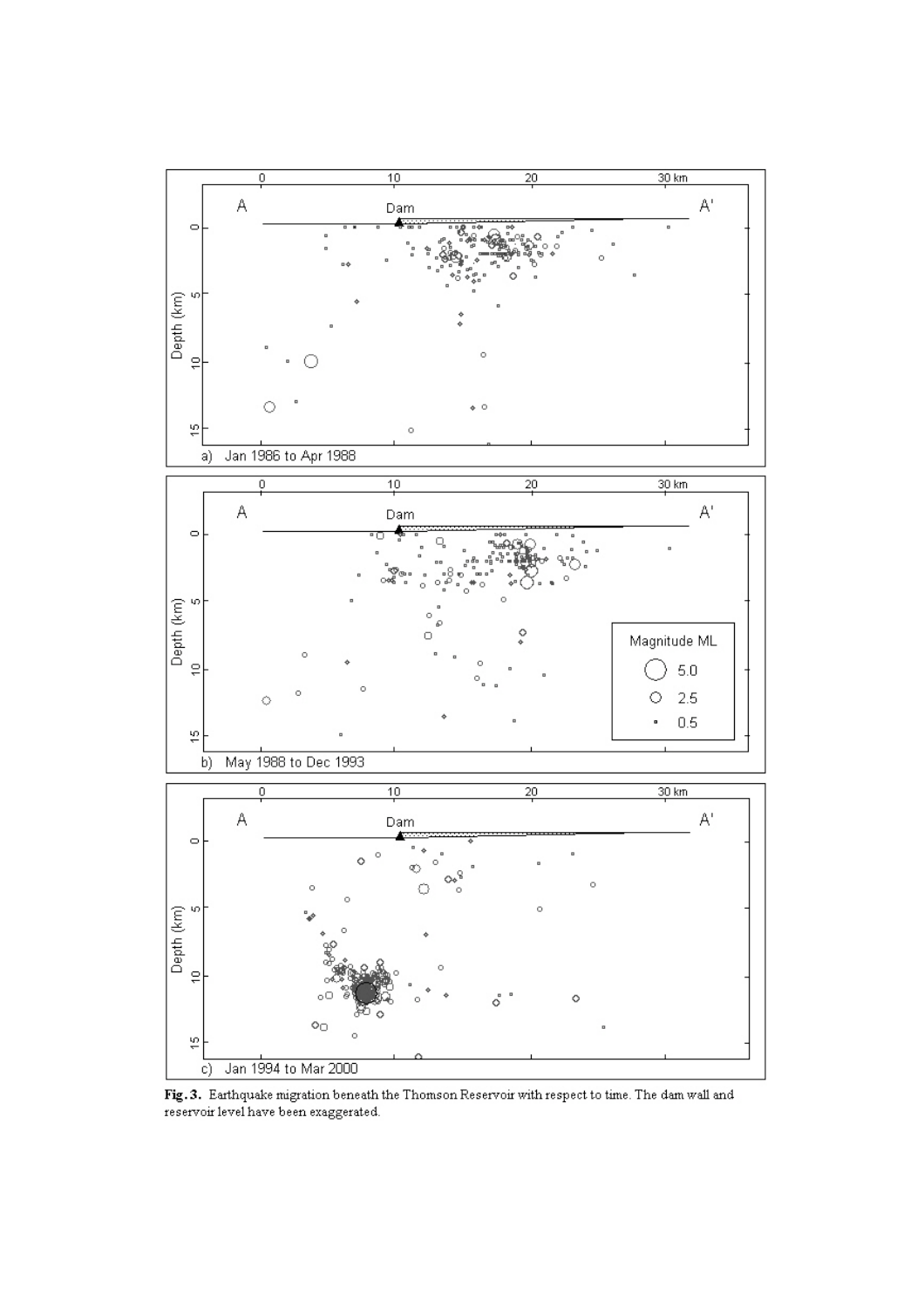**January 1994 to December 1998:** (Figure 2e) From 1994, earthquake activity at the Thomson Reservoir was consistently at depths between 9 and 12 km with further decreasing activity levels.

On 25<sup>th</sup> September 1996 at 05:49 pm EST, an ML 5.0 earthquake occurred at a depth of 12 km adjacent to the reservoir. The earthquake was felt strongly in the Thomson area, and as far away as Melbourne. Several strong motion accelerograms were recorded. The earthquake was preceded at 02:53 pm the same day by a foreshock of magnitude ML 3.3 at the same location. Many aftershocks followed for several months. In the first quarter (1 October to 31 December 1996) following the main shock, 99 aftershocks were recorded. Several of these exceeded magnitude ML 2.0. During the next quarter 21 aftershocks were recorded. The number of aftershocks continued to decrease each quarter for two years until no events were recorded at the reservoir for the quarter ending December 1998.

The location of the cluster suggests that the earthquakes occurred on the Yallourn Fault at depths between 9 to 12 km adjacent to the reservoir (Figure 3c). These earthquakes can be explained by an increase in water pore pressure in a highly prestressed environment.

It should also be noted that from 1990 until late 1996, the reservoir reached and was consistently near capacity.

**Since 1998:** (Figure 2f) Relatively few earthquakes have been recorded at the Thomson Reservoir since the abatement of aftershocks. Coincidentally, water levels at the reservoir have also decreased significantly since 1996 to a capacity similar to that of the first cycle of filling in 1986.

#### **5. THE 1996 THOMSON EARTHQUAKE**

The location of the ML 5.0 Thomson earthquake suggests it was most likely on the Yallourn Fault. Plotting the first motions of the direct seismic waveforms on a lower hemispherical projection, the mechanism for the earthquake was observed to possess southeast to northwest compression, consistent with reverse faulting of the Yallourn Fault (Figure 4).

Determinations of the mechanisms for the aftershocks were attempted via moment tensor inversion, but limitations in the software prevented the successful computation of focal mechanism solutions. The moment tensor is an important parameter in earthquake seismology as it describes the seismic source in three dimensions and gives



**Fig. 4.** Focal mechanism for the ML 5.0 Thomson Earthquake plotted on a lower hemispherical projection. The open and filled circles represent dilatational and compressive first motions respectively, illustrating southeast to northwest compression.